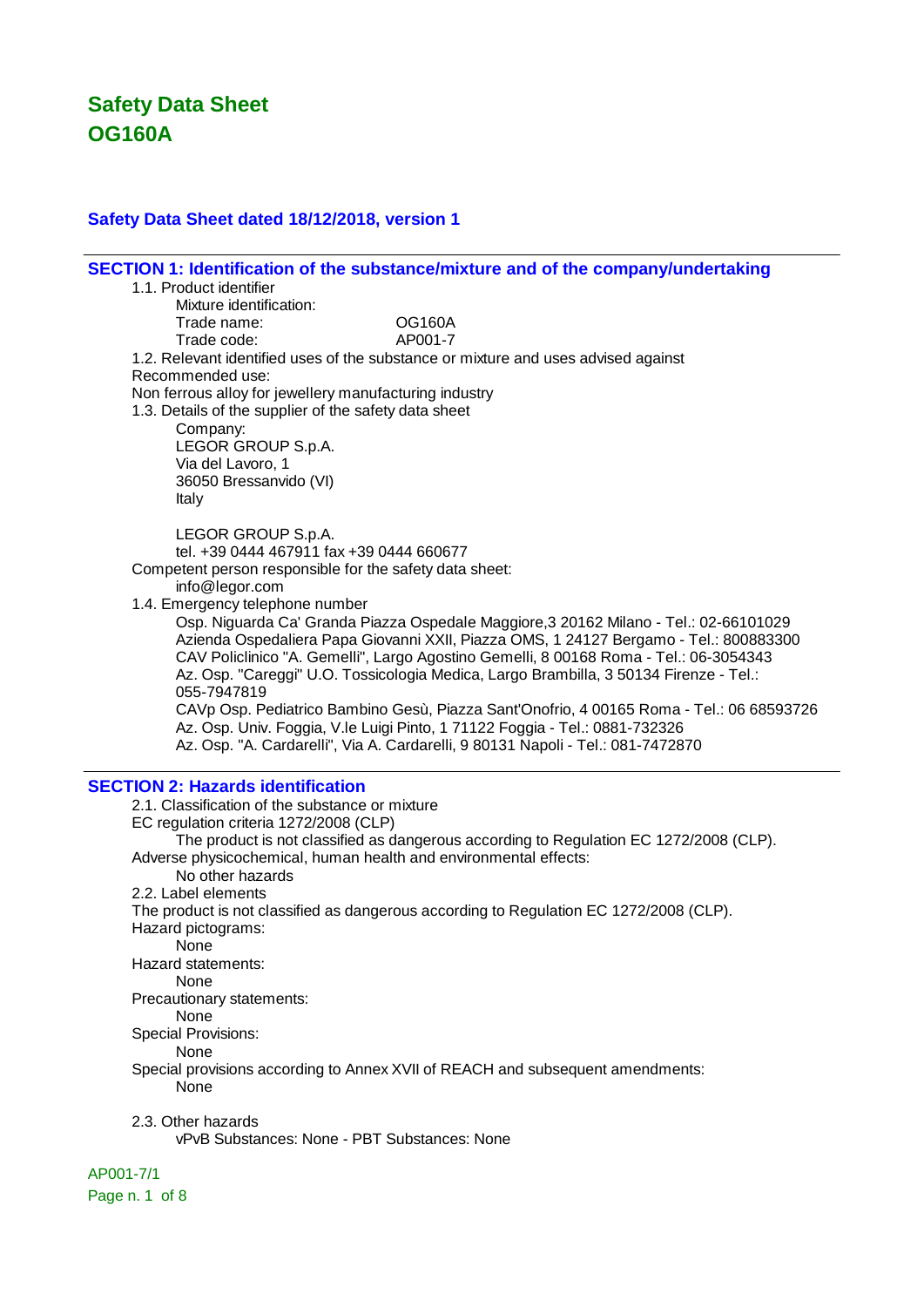Other Hazards: No other hazards

#### **SECTION 3: Composition/information on ingredients**

3.1. Substances

N.A.

3.2. Mixtures

Hazardous components within the meaning of the CLP regulation and related classification:

| Qty                      | <b>Name</b> | <b>Ident. Number</b> |                        | <b>Classification</b>                               |
|--------------------------|-------------|----------------------|------------------------|-----------------------------------------------------|
| $\mid$ >= 60% -<br>< 70% | Copper      | CAS:<br>EC:          | 7440-50-8<br>231-159-6 | Substance with a Union workplace<br>exposure limit. |
| l>= 15% -<br>$< 20\%$    | Silver      | CAS:                 | 7440-22-4              | Substance with a Union workplace<br>exposure limit. |

### **SECTION 4: First aid measures**

4.1. Description of first aid measures

In case of skin contact:

Wash with plenty of water and soap.

In case of eyes contact:

In case of contact with eyes, rinse immediately with plenty of water and seek medical advice. In case of Ingestion:

Do not under any circumstances induce vomiting. OBTAIN A MEDICAL EXAMINATION IMMEDIATELY.

In case of Inhalation:

Remove casualty to fresh air and keep warm and at rest.

- 4.2. Most important symptoms and effects, both acute and delayed
	- None
- 4.3. Indication of any immediate medical attention and special treatment needed Treatment: None

### **SECTION 5: Firefighting measures**

- 5.1. Extinguishing media
	- Suitable extinguishing media: Water. Carbon dioxide (CO2).

Extinguishing media which must not be used for safety reasons: None in particular.

- 5.2. Special hazards arising from the substance or mixture Do not inhale explosion and combustion gases. Burning produces heavy smoke.
- 5.3. Advice for firefighters
	- Use suitable breathing apparatus .

Collect contaminated fire extinguishing water separately. This must not be discharged into drains. Move undamaged containers from immediate hazard area if it can be done safely.

### **SECTION 6: Accidental release measures**

6.1. Personal precautions, protective equipment and emergency procedures Wear personal protection equipment.

AP001-7/1 Page n. 2 of 8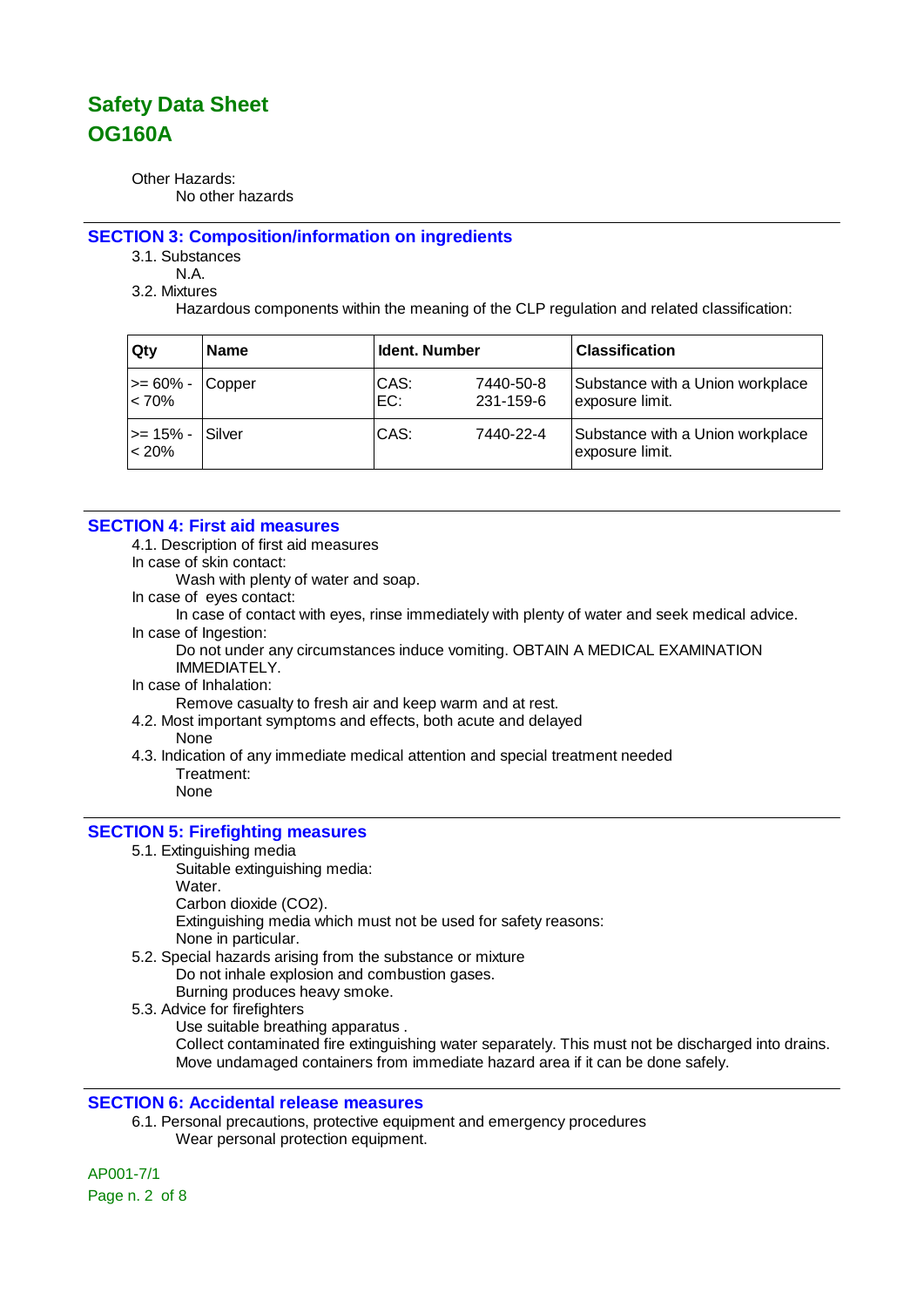Remove persons to safety.

See protective measures under point 7 and 8.

6.2. Environmental precautions

Do not allow to enter into soil/subsoil. Do not allow to enter into surface water or drains. Retain contaminated washing water and dispose it. In case of gas escape or of entry into waterways, soil or drains, inform the responsible authorities. Suitable material for taking up: absorbing material, organic, sand

- 6.3. Methods and material for containment and cleaning up
	- Wash with plenty of water.
- 6.4. Reference to other sections See also section 8 and 13

### **SECTION 7: Handling and storage**

7.1. Precautions for safe handling Avoid contact with skin and eyes, inhalation of vapours and mists. Do not eat or drink while working.

See also section 8 for recommended protective equipment.

7.2. Conditions for safe storage, including any incompatibilities Keep away from food, drink and feed. Incompatible materials: None in particular. Instructions as regards storage premises: Adequately ventilated premises.

7.3. Specific end use(s) None in particular

#### **SECTION 8: Exposure controls/personal protection**

8.1. Control parameters Copper - CAS: 7440-50-8 EU ACGIH - TWA(8h): 0.2 mg/m3 - Notes: Fume, as Cu. Irr, GI, metal fume fever ACGIH - TWA(8h): 1 mg/m3 - Notes: Dusts and mists, as Cu. Irr, GI, metal fume fever Silver - CAS: 7440-22-4 EU - TWA(8h): 0.1 mg/m3 ACGIH - TWA(8h): 0.1 mg/m3 - Notes: Metal dust and fume. - Argyria ACGIH - TWA(8h): 0.01 mg/m3 - Notes: Soluble compounds, as Ag. - Argyria DNEL Exposure Limit Values Copper - CAS: 7440-50-8 Worker Industry: 0.041 mg/kg - Exposure: Human Dermal - Frequency: Long Term, systemic effects Worker Industry: 0.041 mg/kg - Exposure: Human Inhalation - Frequency: Long Term, systemic effects Worker Industry: 0.082 mg/kg - Exposure: Human Dermal - Frequency: Short Term, systemic effects Worker Industry: 0.082 mg/kg - Exposure: Human Inhalation - Frequency: Short Term, systemic effects PNEC Exposure Limit Values N.A. 8.2. Exposure controls Eye protection: Not needed for normal use. Anyway, operate according good working practices. Protection for skin: No special precaution must be adopted for normal use. Protection for hands: Not needed for normal use.

### AP001-7/1

Page n. 3 of 8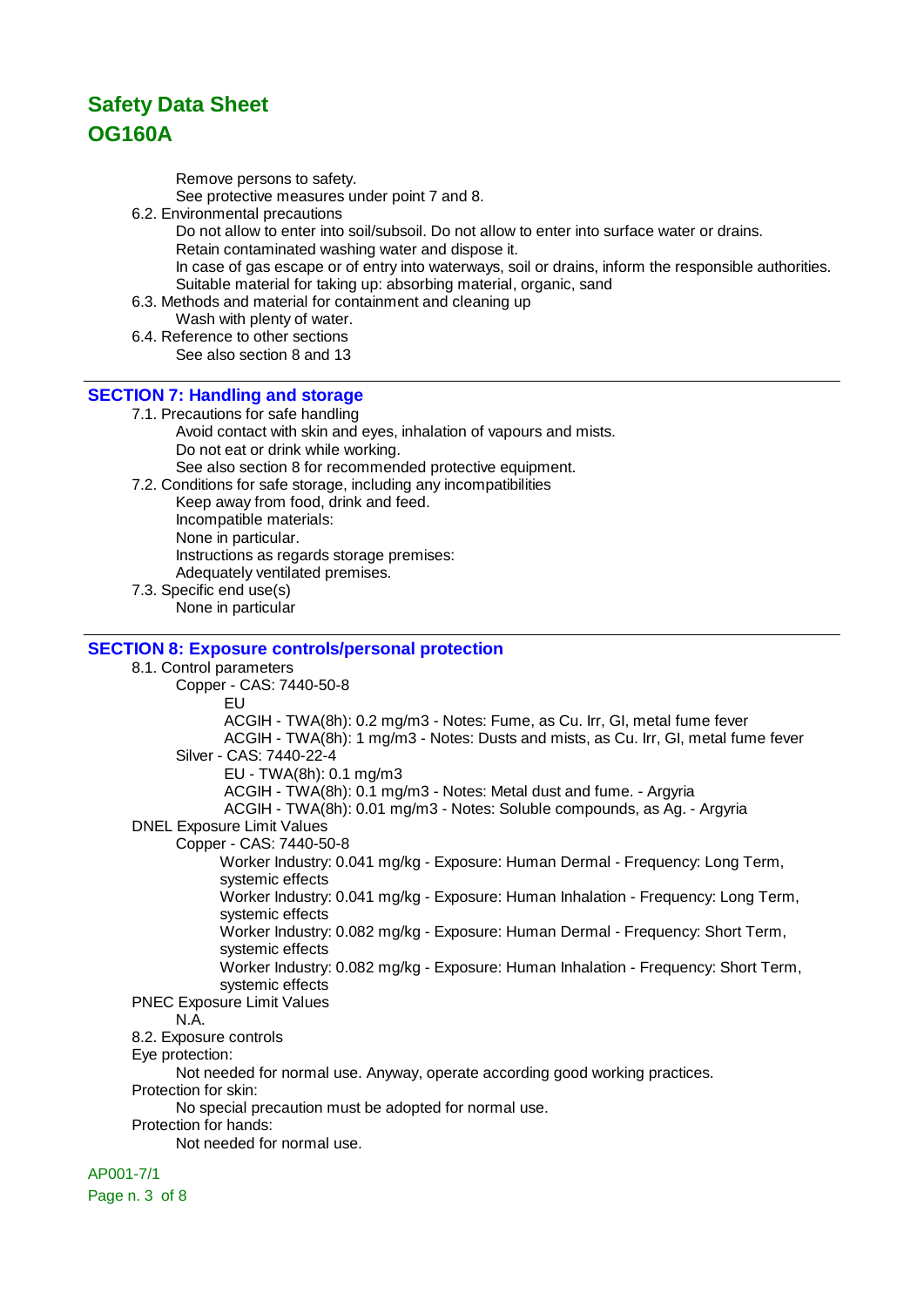Respiratory protection: Not needed for normal use. Thermal Hazards: None Environmental exposure controls: None Appropriate engineering controls: .<br>None

### **SECTION 9: Physical and chemical properties**

9.1. Information on basic physical and chemical properties

| <b>Properties</b>                                | Value                               | Method: | Notes:                   |
|--------------------------------------------------|-------------------------------------|---------|--------------------------|
| Appearance and colour:                           | Yellow<br>grained alloy             | --      | $-$                      |
| Odour:                                           | <b>Odourless</b>                    | $-$     | $-$                      |
| Odour threshold:                                 | N.A.                                | --      | --                       |
| pH:                                              | N.A.                                | $-$     | $\overline{a}$           |
| Melting point / freezing<br>point:               | 970-1070°C                          | $-$     | $\overline{a}$           |
| Initial boiling point and<br>boiling range:      | N.A.                                | $-$     | $\overline{\phantom{a}}$ |
| Flash point:                                     | N.A.                                | --      | $-$                      |
| Evaporation rate:                                | N.A.                                | --      | --                       |
| Solid/gas flammability:                          | N.A.                                | --      | $-$                      |
| Upper/lower flammability<br>or explosive limits: | N.A.                                | --      | $-$                      |
| Vapour pressure:                                 | N.A.                                | $-$     | $-$                      |
| Vapour density:                                  | N.A.                                | --      | $-$                      |
| Relative density:                                | $7.5 - 8.5$ g/cm <sup>3</sup>       | --      | $-$                      |
| Solubility in water:                             | Unsoluble in<br>water               | $-$     | $-$                      |
| Solubility in oil:                               | Unsoluble in<br>organic<br>solvents | --      | $-$                      |
| Partition coefficient (n-<br>octanol/water):     | N.A.                                | --      | $-$                      |
| Auto-ignition temperature:                       | N.A.                                | $-$     | $-$                      |
| Decomposition                                    | N.A.                                | --      | --                       |

AP001-7/1 Page n. 4 of 8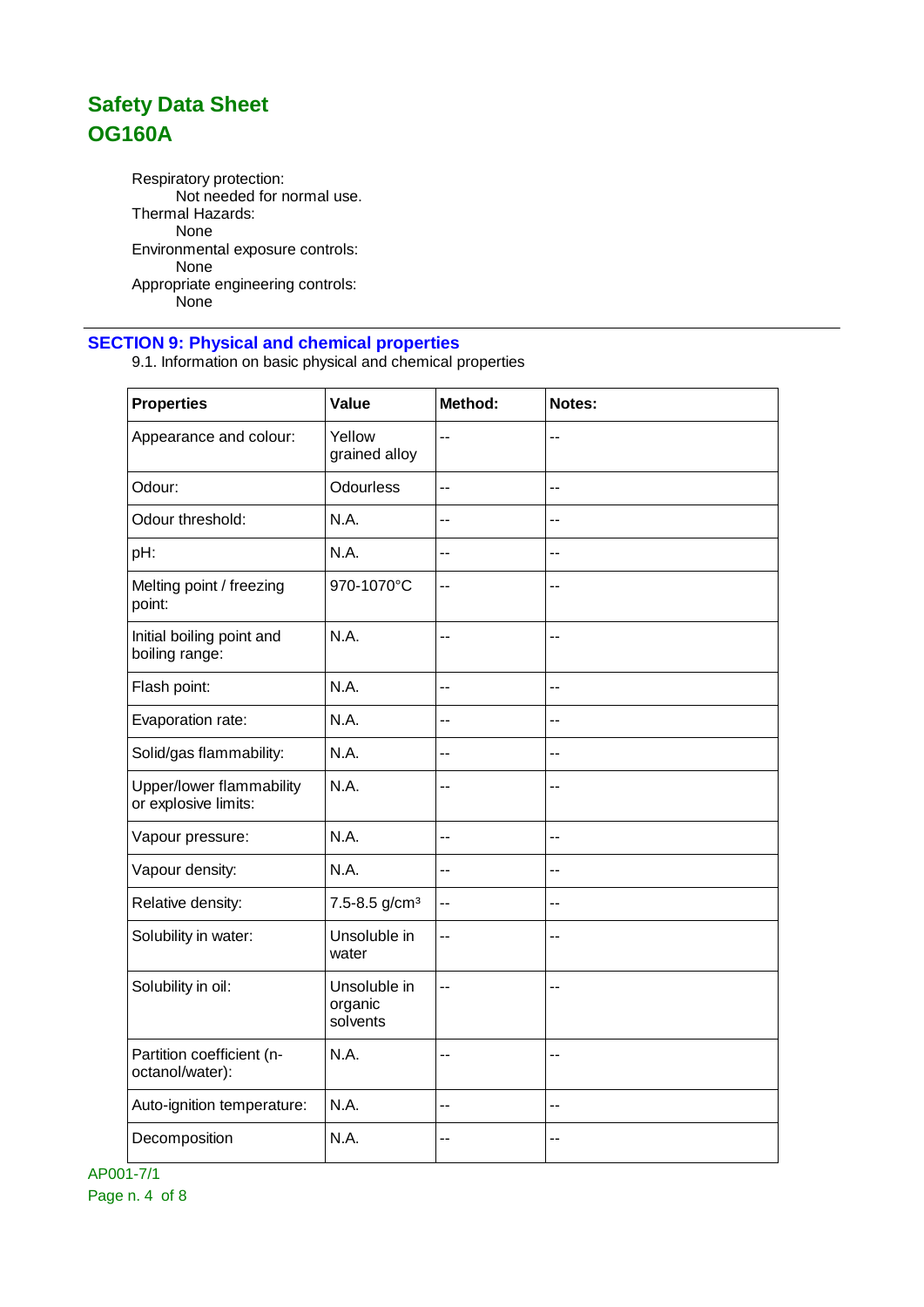| temperature:                 |      |    |       |
|------------------------------|------|----|-------|
| Viscosity:                   | N.A. | -- | $- -$ |
| Explosive properties:        | N.A. | -- | $-$   |
| <b>Oxidizing properties:</b> | N.A. | -- | $- -$ |

#### 9.2. Other information

| <b>Properties</b>                              | Value | Method: | Notes: |
|------------------------------------------------|-------|---------|--------|
| Miscibility:                                   | N.A.  | --      | --     |
| Fat Solubility:                                | N.A.  | $-$     | --     |
| Conductivity:                                  | N.A.  | --      | --     |
| <b>Substance Groups</b><br>relevant properties | N.A.  | --      | --     |

### **SECTION 10: Stability and reactivity**

- 10.1. Reactivity
	- Stable under normal conditions
- 10.2. Chemical stability Stable under normal conditions
- 10.3. Possibility of hazardous reactions None
- 10.4. Conditions to avoid Stable under normal conditions.
- 10.5. Incompatible materials None in particular.
- 10.6. Hazardous decomposition products None.

### **SECTION 11: Toxicological information**

- 11.1. Information on toxicological effects
- Toxicological information of the product:
	- N.A.
- Toxicological information of the main substances found in the product:

OG160A -

No specific risks can be referred to the solid state. Hazardous properties cannot be excluded but are unlikely when the product is handled appropriately. The product should be handled with the care usual when dealing chemicals. Fumes or fine dusts may cause irritation to the respiratory system, cough, headache, nausea, fever and cause sensitization by inhalation and skin contact.

```
Copper - CAS: 7440-50-8
```
TLV-TWA: 0.2mg/m³ Silver - CAS: 7440-22-4

MAK: 0.1mg/m³

If not differently specified, the information required in Regulation (EU)2015/830 listed below must be considered as N.A.:

AP001-7/1 Page n. 5 of 8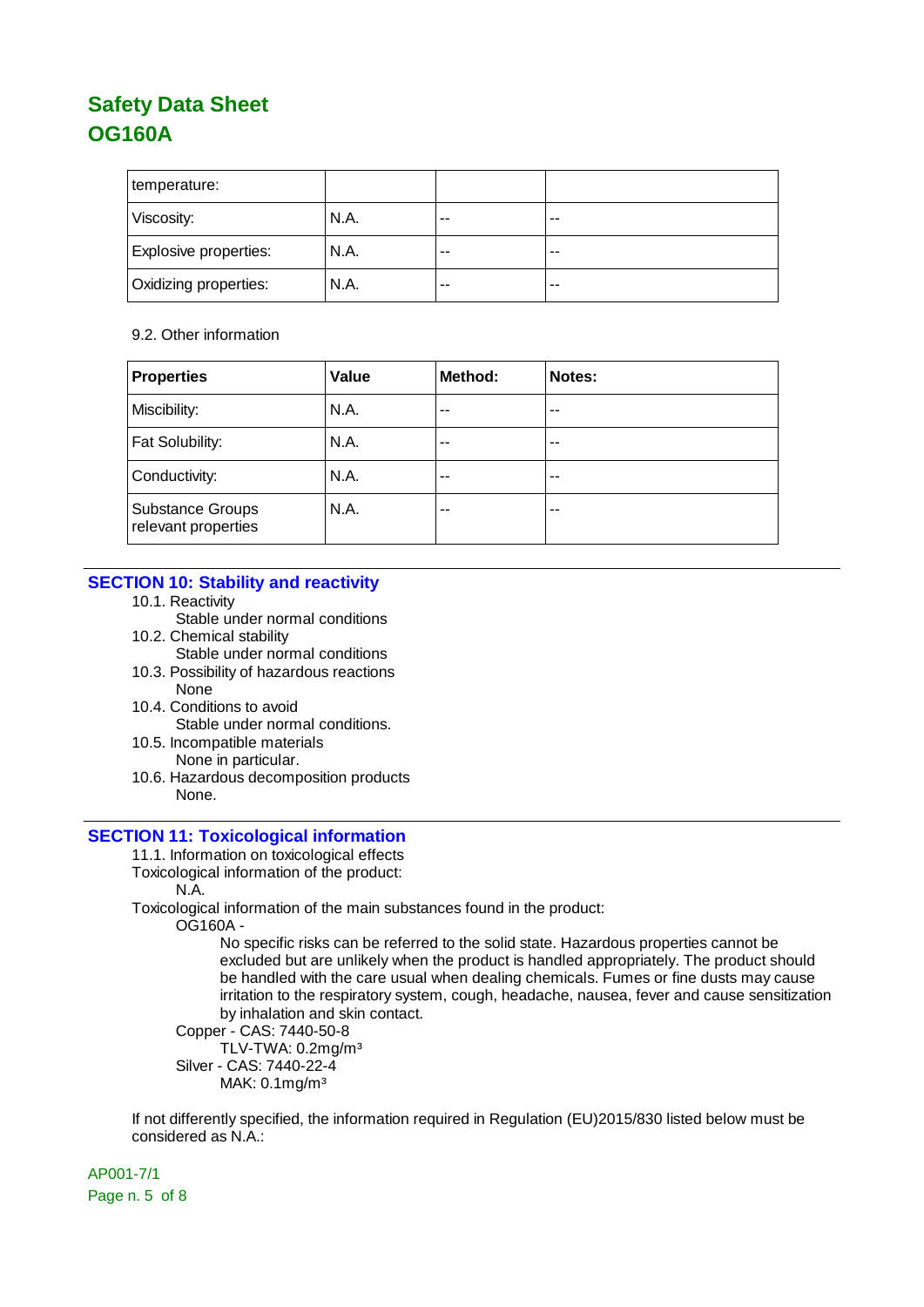a) acute toxicity;

- b) skin corrosion/irritation;
- c) serious eye damage/irritation;
- d) respiratory or skin sensitisation;
- e) germ cell mutagenicity;
- f) carcinogenicity;
- g) reproductive toxicity;
- h) STOT-single exposure;
- i) STOT-repeated exposure;
- j) aspiration hazard.

### **SECTION 12: Ecological information**

#### 12.1. Toxicity

- Adopt good working practices, so that the product is not released into the environment. N.A.
- 12.2. Persistence and degradability None N.A.
- 12.3. Bioaccumulative potential N.A.
- 12.4. Mobility in soil
- N.A. 12.5. Results of PBT and vPvB assessment
- vPvB Substances: None PBT Substances: None 12.6. Other adverse effects
	- None

### **SECTION 13: Disposal considerations**

13.1. Waste treatment methods Recover if possible. In so doing, comply with the local and national regulations currently in force.

### **SECTION 14: Transport information**

| 14.1. UN number<br>ADR-UN number:                                        | Not dangerous<br>Not classified as dangerous in the meaning of transport regulations. |
|--------------------------------------------------------------------------|---------------------------------------------------------------------------------------|
| 14.2. UN proper shipping name                                            |                                                                                       |
| N A                                                                      |                                                                                       |
| 14.3. Transport hazard class(es)<br>N.A.                                 |                                                                                       |
|                                                                          |                                                                                       |
| 14.4. Packing group                                                      |                                                                                       |
| N.A.                                                                     |                                                                                       |
| 14.5. Environmental hazards                                              |                                                                                       |
| ADR-Enviromental Pollutant:                                              | N٥                                                                                    |
| IMDG-Marine pollutant:                                                   | No                                                                                    |
| 14.6. Special precautions for user                                       |                                                                                       |
| Rail (RID):                                                              | Not dangerous for transportation                                                      |
| N.A.                                                                     |                                                                                       |
| 14.7. Transport in bulk according to Annex II of Marpol and the IBC Code |                                                                                       |
| N.A.                                                                     |                                                                                       |
|                                                                          |                                                                                       |

### **SECTION 15: Regulatory information**

AP001-7/1 Page n. 6 of 8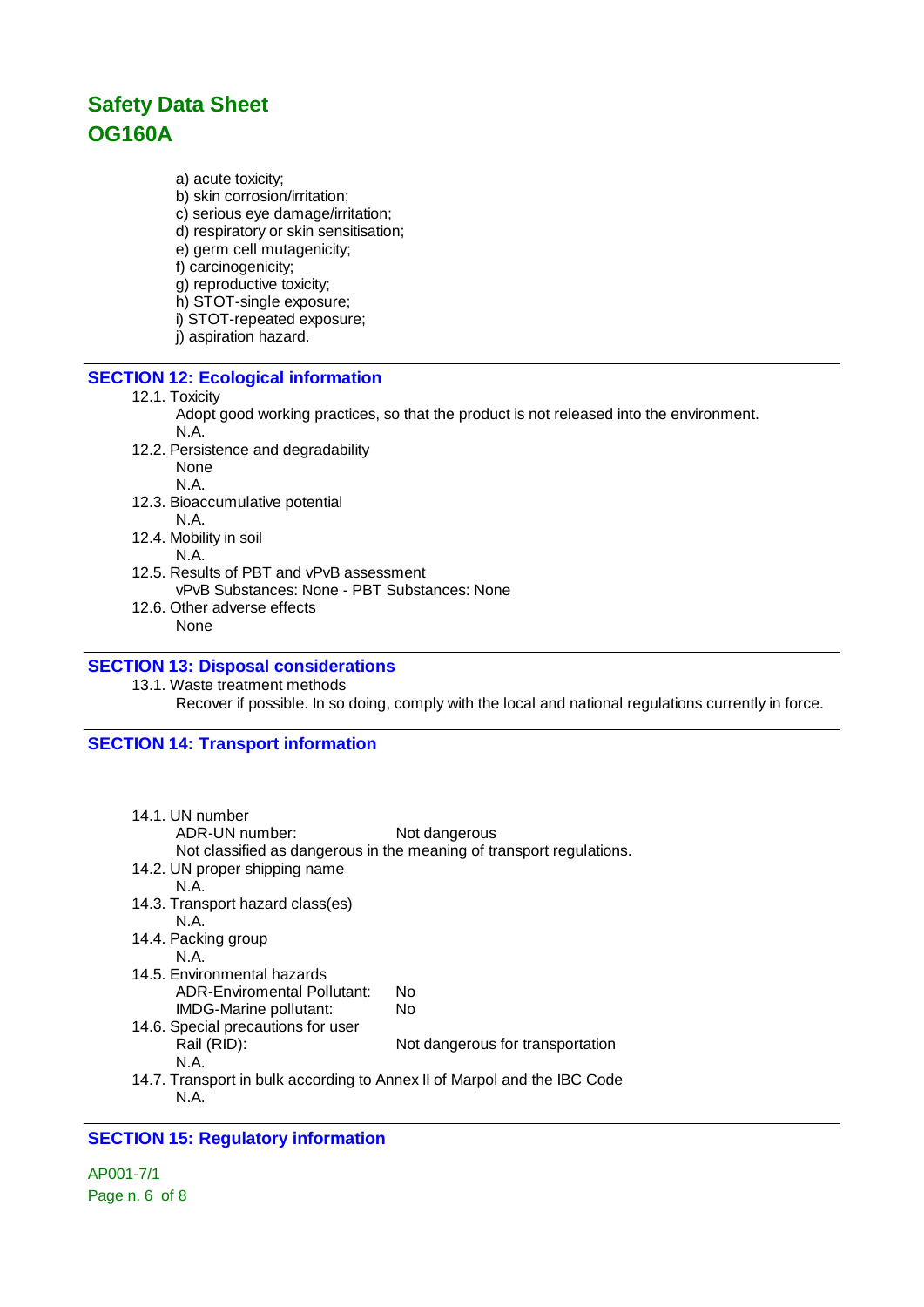15.1. Safety, health and environmental regulations/legislation specific for the substance or mixture Dir. 98/24/EC (Risks related to chemical agents at work) Dir. 2000/39/EC (Occupational exposure limit values) Regulation (EC) n. 1907/2006 (REACH) Regulation (EC) n. 1272/2008 (CLP) Regulation (EC) n. 790/2009 (ATP 1 CLP) and (EU) n. 758/2013 Regulation (EU) 2015/830 Regulation (EU) n. 286/2011 (ATP 2 CLP) Regulation (EU) n. 618/2012 (ATP 3 CLP) Regulation (EU) n. 487/2013 (ATP 4 CLP) Regulation (EU) n. 944/2013 (ATP 5 CLP) Regulation (EU) n. 605/2014 (ATP 6 CLP) Regulation (EU) n. 2015/1221 (ATP 7 CLP) Regulation (EU) n. 2016/918 (ATP 8 CLP) Regulation (EU) n. 2016/1179 (ATP 9 CLP) Restrictions related to the product or the substances contained according to Annex XVII Regulation (EC) 1907/2006 (REACH) and subsequent modifications: **None** Where applicable, refer to the following regulatory provisions : Directive 2012/18/EU (Seveso III) Regulation (EC) nr 648/2004 (detergents). Dir. 2004/42/EC (VOC directive) Provisions related to directive EU 2012/18 (Seveso III): Seveso III category according to Annex 1, part 1 None

15.2. Chemical safety assessment No Chemical Safety Assessment has been carried out for the mixture.

### **SECTION 16: Other information**

This safety data sheet has been completely updated in compliance to Regulation 2015/830.

This document was prepared by a competent person who has received appropriate training. Main bibliographic sources:

ECDIN - Environmental Chemicals Data and Information Network - Joint Research Centre, Commission of the European Communities

SAX's DANGEROUS PROPERTIES OF INDUSTRIAL MATERIALS - Eight Edition - Van Nostrand Reinold

The information contained herein is based on our state of knowledge at the above-specified date. It refers solely to the product indicated and constitutes no guarantee of particular quality. It is the duty of the user to ensure that this information is appropriate and complete with respect to the

specific use intended.

This MSDS cancels and replaces any preceding release.

|           | ADR:        | European Agreement concerning the International Carriage of             |
|-----------|-------------|-------------------------------------------------------------------------|
|           |             | Dangerous Goods by Road.                                                |
|           | CAS:        | Chemical Abstracts Service (division of the American Chemical Society). |
|           | CLP:        | Classification, Labeling, Packaging.                                    |
|           | DNEL:       | Derived No Effect Level.                                                |
|           | EINECS:     | European Inventory of Existing Commercial Chemical Substances.          |
|           | GefStoffVO: | Ordinance on Hazardous Substances, Germany.                             |
|           | GHS:        | Globally Harmonized System of Classification and Labeling of            |
|           |             | Chemicals.                                                              |
|           | IATA:       | International Air Transport Association.                                |
| AP001-7/1 |             |                                                                         |

Page n. 7 of 8